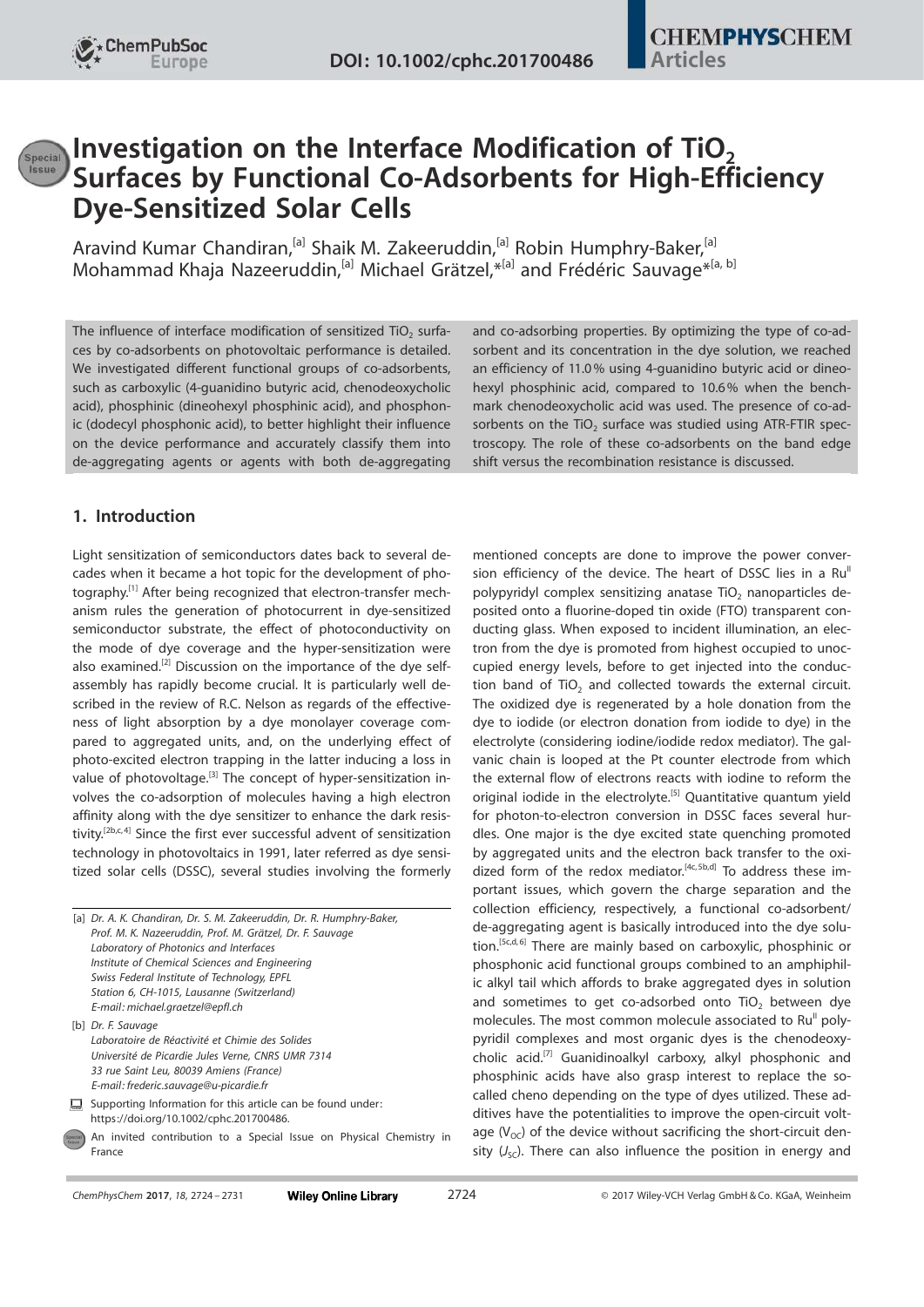

distribution of localized intra-band gap states, dye loading and stability of the device under accelerated ageing conditions (eg. IEC61646) by hampering harmful side reactions between bare TiO<sub>2</sub> and electrolyte.<sup>[5c,d, 6]</sup> However, although reported to be beneficial in most cases, the frontier of the role played by these additives, namely co-adsorbant and/or de-aggregating agent, remains reasonably not clearly defined.

In this work, we have selected one of the best performing and most stable  $Ru^{\parallel}$  bipyridyl complex, namely C106, to clarify the effect of various de-aggregating/ co-adsorbent agents with different chemical nature. The objectives are to better highlight the role played by these molecules into practical devices (ie. de-aggreagating vs. co-adsorbing) and to discuss their effects on the photovoltaic performances of C106 dye (ie. power conversion efficiency, traps energy and distribution, recombination dynamic with tri-iodide).

## 2. Results and Discussions

The (*J*-*V)* characteristics were measured at AM 1.5 global sun conditions (100 mW cm $^{-2}$ ). The devices were assembled using a volatile acetonitrile-based electrolyte with tri-iodide/iodide redox couple. The reference cell, sensitized with C106, exhibits  $J_{\rm SC}$ ,  $V_{\rm OC}$  and the fill factor (ff.) values of 19.3 mA cm<sup>-2</sup>, 733.7 mV and 74.7 %, respectively. This leads to a power conversion efficiency (PCE) of 10.6 %.

The photoanodes were stained in C106 dye solution containing various concentrations of different co-adsorbents ranging from 6:1 to 1:2 dye to co-adsorbent (D:C) ratio (Table 1 a–d). When using the carboxylic-based GBA zwitterion, it is remarkable to notice that even at a low concentration of one-sixth of its molar concentration in dye solution the  $J_{SC}$  is increasing to  $20$  mA cm<sup>-2</sup> before to drop gradually on further addition until 17.2 mA cm<sup>-2</sup> for 0.5:1 ratio. A similar increase of  $J_{SC}$  to 19.6 mA $cm^{-2}$  is experienced at a low concentration of cheno before it decreases more marginally to 19.0 mA cm<sup>-2</sup> at greater concentration, and, with dinhop a maximum of 20.1 mA  $cm^{-2}$ is reached at 2:1 ratio before it also slightly declines. By contrast, the incorporation of DPA into the dye solution, the latter bearing a strong binding phosphonic unit, this systematically induces a constant losses of photocurrent while increasing its concentration. It shows no real amelioration of the conversion performances in conjunction with such an efficient ruthenium dye.

The type and concentration of additive in the dye solution influences the cell photovoltage in some circumstances. Only a difference is observed when a relative high concentration of such additive is incorporated into the dye solution. This is the case for GBA when its concentration is same or greater than the dye (from 734 to 763 and 771 mV). Such an improvement is also observed, but to a lower extent, for DINHOP at 0.5:1 ratio (746 mV) and for the DPA for which a photovoltage of 744 mV is attained for concentrations equal and greater than 2:1 ratio. Interestingly, no real effect was found in the case of the cheno regardless of its concentration. The highest photovoltage, namely 771 mV, has been obtained with GBA at D:C ratio of 0.5:1.

Table 1. a) Photovoltaic properties of DSSCs stained with a C106 solution containing guanidino butyric acid co-adsorbents at different concentrations.

| 1:0<br>19.3<br>74.7<br>10.6<br>734<br>6:1<br>20.0<br>738<br>73.6<br>11.0<br>4:1<br>19.1<br>735<br>75.8<br>10.7<br>2:1<br>18.9<br>734<br>75.3<br>10.6<br>1:1<br>18.2<br>763<br>75.5<br>10.6<br>0.5:1<br>17.2<br>771<br>75.2<br>10.0<br>b) Photovoltaic properties of DSSCs stained with a C106 solution contain-<br>ing chenodeoxycholic acid co-adsorbent at different concentrations.<br>C106/Cheno ratio<br>$J_{\rm sc}$ [mA cm <sup>-2</sup> ]<br>$V_{\alpha c}$ [mV]<br>FF [%]<br><b>PCE [%]</b><br>1:0<br>19.3<br>734<br>74.7<br>10.6<br>6:1<br>19.4<br>727<br>72.5<br>10.2<br>74.7<br>4:1<br>19.6<br>728<br>10.7<br>10.7<br>2:1<br>19.1<br>734<br>75.9<br>1:1<br>19.1<br>732<br>74.8<br>10.6<br>0.5:1<br>735<br>76.4<br>19.0<br>10.8<br>c) Photovoltaic properties of DSSCs stained with a C106 solution contain-<br>ing dineohexyl phosphinic acid co-adsorbent at different concentrations.<br>C106/Dinhop ratio<br>$J_{\rm sc}$ [mA cm <sup>-2</sup> ]<br>$V_{OC}$ [mV]<br>FF [%]<br><b>PCE [%]</b><br>1:0<br>19.3<br>734<br>74.7<br>10.6<br>6:1<br>19.2<br>74.9<br>10.4<br>724<br>4:1<br>19.2<br>729<br>76.0<br>10.6<br>2:1<br>20.1<br>736<br>74.9<br>11.0<br>1:1<br>19.9<br>728<br>74.4<br>10.7<br>0.5:1<br>19.5<br>746<br>75.7<br>11.0<br>d) Photovoltaic properties of DSSCs stained with a C106 solution contain-<br>ing dodecyl phosphonic acid co-adsorbent at different concentrations.<br>$J_{SC}$ [mA cm <sup>-2</sup> ]<br>C106/DPA ratio<br><b>PCE [%]</b><br>$V_{\text{OC}}$ [mV]<br>FF [%]<br>1:0<br>19.3<br>10.6<br>734<br>74.7 | C106/GBA ratio | $J_{\rm sc}$ [mA cm <sup>-2</sup> ] | $V_{\text{OC}}$ [mV] | FF [%] | <b>PCE [%]</b> |  |  |
|---------------------------------------------------------------------------------------------------------------------------------------------------------------------------------------------------------------------------------------------------------------------------------------------------------------------------------------------------------------------------------------------------------------------------------------------------------------------------------------------------------------------------------------------------------------------------------------------------------------------------------------------------------------------------------------------------------------------------------------------------------------------------------------------------------------------------------------------------------------------------------------------------------------------------------------------------------------------------------------------------------------------------------------------------------------------------------------------------------------------------------------------------------------------------------------------------------------------------------------------------------------------------------------------------------------------------------------------------------------------------------------------------------------------------------------------------------------------------------------------------------------------------------------------------------|----------------|-------------------------------------|----------------------|--------|----------------|--|--|
|                                                                                                                                                                                                                                                                                                                                                                                                                                                                                                                                                                                                                                                                                                                                                                                                                                                                                                                                                                                                                                                                                                                                                                                                                                                                                                                                                                                                                                                                                                                                                         |                |                                     |                      |        |                |  |  |
|                                                                                                                                                                                                                                                                                                                                                                                                                                                                                                                                                                                                                                                                                                                                                                                                                                                                                                                                                                                                                                                                                                                                                                                                                                                                                                                                                                                                                                                                                                                                                         |                |                                     |                      |        |                |  |  |
|                                                                                                                                                                                                                                                                                                                                                                                                                                                                                                                                                                                                                                                                                                                                                                                                                                                                                                                                                                                                                                                                                                                                                                                                                                                                                                                                                                                                                                                                                                                                                         |                |                                     |                      |        |                |  |  |
|                                                                                                                                                                                                                                                                                                                                                                                                                                                                                                                                                                                                                                                                                                                                                                                                                                                                                                                                                                                                                                                                                                                                                                                                                                                                                                                                                                                                                                                                                                                                                         |                |                                     |                      |        |                |  |  |
|                                                                                                                                                                                                                                                                                                                                                                                                                                                                                                                                                                                                                                                                                                                                                                                                                                                                                                                                                                                                                                                                                                                                                                                                                                                                                                                                                                                                                                                                                                                                                         |                |                                     |                      |        |                |  |  |
|                                                                                                                                                                                                                                                                                                                                                                                                                                                                                                                                                                                                                                                                                                                                                                                                                                                                                                                                                                                                                                                                                                                                                                                                                                                                                                                                                                                                                                                                                                                                                         |                |                                     |                      |        |                |  |  |
|                                                                                                                                                                                                                                                                                                                                                                                                                                                                                                                                                                                                                                                                                                                                                                                                                                                                                                                                                                                                                                                                                                                                                                                                                                                                                                                                                                                                                                                                                                                                                         |                |                                     |                      |        |                |  |  |
|                                                                                                                                                                                                                                                                                                                                                                                                                                                                                                                                                                                                                                                                                                                                                                                                                                                                                                                                                                                                                                                                                                                                                                                                                                                                                                                                                                                                                                                                                                                                                         |                |                                     |                      |        |                |  |  |
|                                                                                                                                                                                                                                                                                                                                                                                                                                                                                                                                                                                                                                                                                                                                                                                                                                                                                                                                                                                                                                                                                                                                                                                                                                                                                                                                                                                                                                                                                                                                                         |                |                                     |                      |        |                |  |  |
|                                                                                                                                                                                                                                                                                                                                                                                                                                                                                                                                                                                                                                                                                                                                                                                                                                                                                                                                                                                                                                                                                                                                                                                                                                                                                                                                                                                                                                                                                                                                                         |                |                                     |                      |        |                |  |  |
|                                                                                                                                                                                                                                                                                                                                                                                                                                                                                                                                                                                                                                                                                                                                                                                                                                                                                                                                                                                                                                                                                                                                                                                                                                                                                                                                                                                                                                                                                                                                                         |                |                                     |                      |        |                |  |  |
|                                                                                                                                                                                                                                                                                                                                                                                                                                                                                                                                                                                                                                                                                                                                                                                                                                                                                                                                                                                                                                                                                                                                                                                                                                                                                                                                                                                                                                                                                                                                                         |                |                                     |                      |        |                |  |  |
|                                                                                                                                                                                                                                                                                                                                                                                                                                                                                                                                                                                                                                                                                                                                                                                                                                                                                                                                                                                                                                                                                                                                                                                                                                                                                                                                                                                                                                                                                                                                                         |                |                                     |                      |        |                |  |  |
|                                                                                                                                                                                                                                                                                                                                                                                                                                                                                                                                                                                                                                                                                                                                                                                                                                                                                                                                                                                                                                                                                                                                                                                                                                                                                                                                                                                                                                                                                                                                                         |                |                                     |                      |        |                |  |  |
|                                                                                                                                                                                                                                                                                                                                                                                                                                                                                                                                                                                                                                                                                                                                                                                                                                                                                                                                                                                                                                                                                                                                                                                                                                                                                                                                                                                                                                                                                                                                                         |                |                                     |                      |        |                |  |  |
|                                                                                                                                                                                                                                                                                                                                                                                                                                                                                                                                                                                                                                                                                                                                                                                                                                                                                                                                                                                                                                                                                                                                                                                                                                                                                                                                                                                                                                                                                                                                                         |                |                                     |                      |        |                |  |  |
|                                                                                                                                                                                                                                                                                                                                                                                                                                                                                                                                                                                                                                                                                                                                                                                                                                                                                                                                                                                                                                                                                                                                                                                                                                                                                                                                                                                                                                                                                                                                                         |                |                                     |                      |        |                |  |  |
|                                                                                                                                                                                                                                                                                                                                                                                                                                                                                                                                                                                                                                                                                                                                                                                                                                                                                                                                                                                                                                                                                                                                                                                                                                                                                                                                                                                                                                                                                                                                                         |                |                                     |                      |        |                |  |  |
|                                                                                                                                                                                                                                                                                                                                                                                                                                                                                                                                                                                                                                                                                                                                                                                                                                                                                                                                                                                                                                                                                                                                                                                                                                                                                                                                                                                                                                                                                                                                                         |                |                                     |                      |        |                |  |  |
|                                                                                                                                                                                                                                                                                                                                                                                                                                                                                                                                                                                                                                                                                                                                                                                                                                                                                                                                                                                                                                                                                                                                                                                                                                                                                                                                                                                                                                                                                                                                                         |                |                                     |                      |        |                |  |  |
|                                                                                                                                                                                                                                                                                                                                                                                                                                                                                                                                                                                                                                                                                                                                                                                                                                                                                                                                                                                                                                                                                                                                                                                                                                                                                                                                                                                                                                                                                                                                                         |                |                                     |                      |        |                |  |  |
|                                                                                                                                                                                                                                                                                                                                                                                                                                                                                                                                                                                                                                                                                                                                                                                                                                                                                                                                                                                                                                                                                                                                                                                                                                                                                                                                                                                                                                                                                                                                                         |                |                                     |                      |        |                |  |  |
| 6:1<br>19.0<br>733<br>75.8<br>10.7                                                                                                                                                                                                                                                                                                                                                                                                                                                                                                                                                                                                                                                                                                                                                                                                                                                                                                                                                                                                                                                                                                                                                                                                                                                                                                                                                                                                                                                                                                                      |                |                                     |                      |        |                |  |  |
| 4:1<br>18.4<br>734<br>75.0<br>10.3                                                                                                                                                                                                                                                                                                                                                                                                                                                                                                                                                                                                                                                                                                                                                                                                                                                                                                                                                                                                                                                                                                                                                                                                                                                                                                                                                                                                                                                                                                                      |                |                                     |                      |        |                |  |  |
| 2:1<br>17.9<br>744<br>76.6<br>10.3                                                                                                                                                                                                                                                                                                                                                                                                                                                                                                                                                                                                                                                                                                                                                                                                                                                                                                                                                                                                                                                                                                                                                                                                                                                                                                                                                                                                                                                                                                                      |                |                                     |                      |        |                |  |  |
| 17.7<br>1:1<br>743<br>75.5<br>10.0                                                                                                                                                                                                                                                                                                                                                                                                                                                                                                                                                                                                                                                                                                                                                                                                                                                                                                                                                                                                                                                                                                                                                                                                                                                                                                                                                                                                                                                                                                                      |                |                                     |                      |        |                |  |  |
| 0.5:1<br>16.8<br>9.2<br>743<br>73.1                                                                                                                                                                                                                                                                                                                                                                                                                                                                                                                                                                                                                                                                                                                                                                                                                                                                                                                                                                                                                                                                                                                                                                                                                                                                                                                                                                                                                                                                                                                     |                |                                     |                      |        |                |  |  |

We consider that such a beneficial effect of GBA to enhance the photovoltage stems from the carboxylate form of the molecule. Indeed, as shown in Table S1, the related protonated GBA leading to a carboxylic acid function does contribute neither to any photocurrent nor to photovoltage improvement regardless of its concentration into the dye solution. It even induces a constant decrease of photocurrent from 19.3 mA cm<sup>-2</sup> to 18.0 mA cm $^{-2}$  at 0.5:1 ratio leading to a decrease in power conversion efficiency from 10.6 to 10.1%. A similar trend is observed for DPA.TBA for which the phosphonic acid function is deprotonated by one equivalent of tetrabutylammonium hydroxide (Table S2). The best power conversion efficiency of 11.0% is achieved with GBA (at 6:1 D:C ratio). This performance enhancement is credited to a higher photocurrent compared to the reference cell. As similarly to this carboxybased additives, the utilization of stronger binding unit, namely the phosphinic acid of the dinhop, can also bring the device performance to a level of 11.0% either by introducing 2:1 ratio to improve the photocurrent without modifying the cell photovoltage or alternatively using 0.5:1 ratio for which in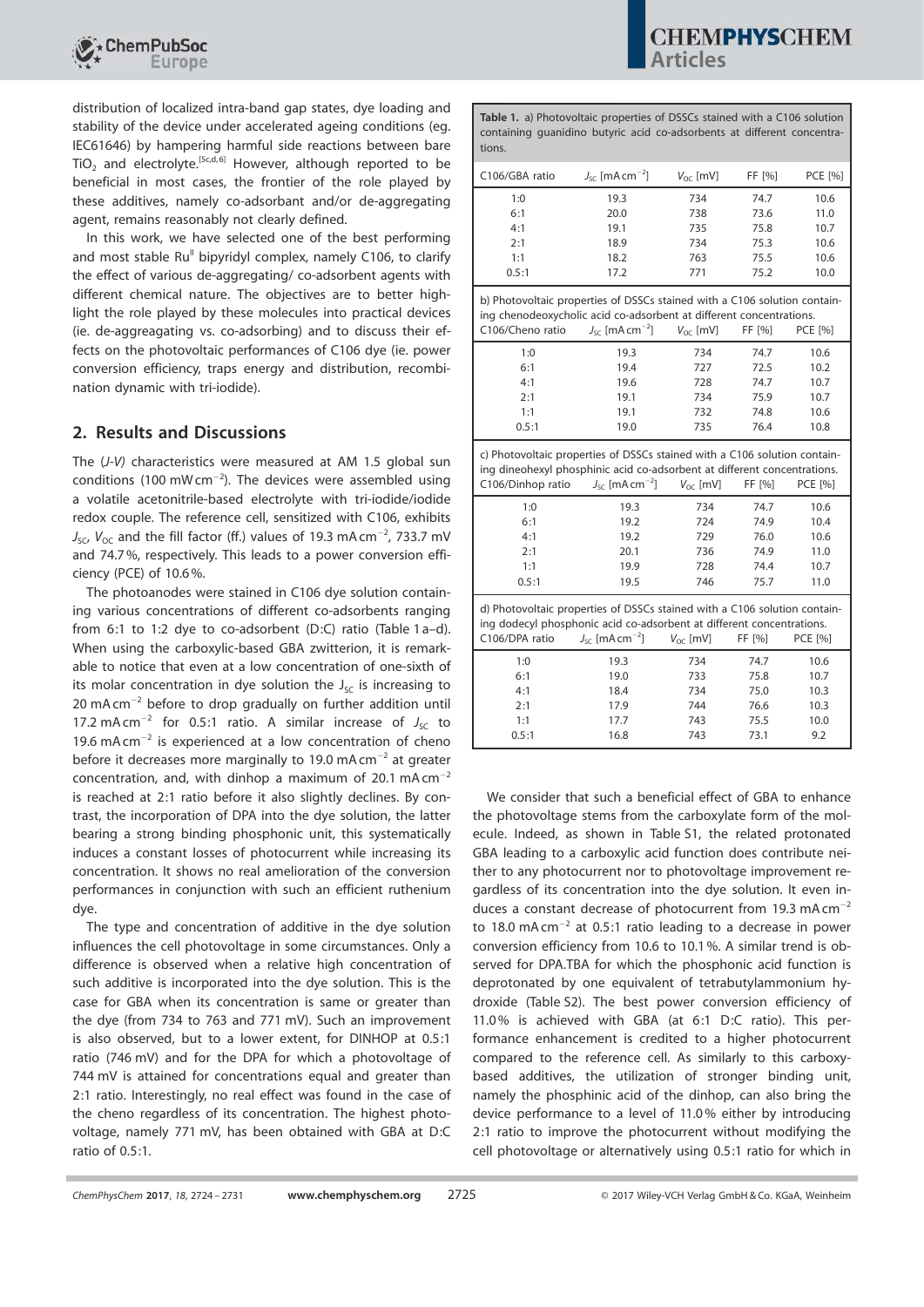

this case the photovoltage is improved without scarifying the photocurrent in comparison to the reference cell (Table 1 c). To resume, we can estimate that, when having chosen the correct additive, this latter can play two distinct roles depending on their relative concentration: de-aggregation at low a low concentration and de-aggreagation  $+$  co-adsorbant greater than a threshold concentration. This threshold value, besides depending on the type of additive and its anchoring group, is function of the solvent, type and number of anchoring group, its structure etc.

The (*J*-*V)* curves for the best performing DSSCs are gathered in Figure 1 and compared to the reference device free of any additive. The corresponding incident-photon-to-electron conversion efficiency (IPCE) curves are reported in Figure 2. Broad



Figure 1. The (*J*-*V)* curves of cells sensitized with reference C106 and bestperforming co-adsorbent-modified GBA and DINHOP cells. The C106 dye structure is shown in the inset.



Figure 2. Spectrum of incident-photon-to-electron conversion efficiency as a function of wavelength for the reference C106 and the best-performing coadsorbent-modified GBA and DINHOP cells.

conversion from  $400 -$  to  $700 +$ nm is obtained as a result from the nearly panchromatic absorption of the MLCT (Metal-to-Ligand-Charge-Transfer) band of C106 dye. Without additive, an IPCE maximum of 88% is attained at 550 nm and the tail of conversion reaches over 750 nm. When dinhop or GBA is introduced, the maximum of IPCE increases to 95% and 96% at 550 nm, respectively. This is in good agreement with the greater photocurrent at short-circuit measured under illumination and the integrated action spectra correlates with the value of photocurrent measured at short-circuit by the sun simulator setup. Such a high value of IPCE indicates a quantitative conversion of photons at this wavelength considering the optical losses induced by the NSG10 FTO-glass (i.e. glass absorption and light reflection). Looking carefully to the two tails of IPCE, we can notice that the use of GBA improves slightly the blue conversion by ca. few nm without having any consequences on the red part. By contrast the dinhop enables slightly redshifting the conversion without having any incidence on the blue part when compared to the reference and GBA (Figure 2). We can hypothesize that the dye geometry when anchored on  $TiO<sub>2</sub>$  is affected by the presence or not of the original additive and may also reflect some degree of different dye aggregation level. A similar observation has been discussed in one of our previous work related to the effect of sensitizing temperatures modifying the dye geometry on  $TiO<sub>2</sub>$  on the one hand and how its impacts on the dye loading and charge recombination dynamic on the other hand.<sup>[8]</sup>

Depending on the type of ending group in the additive and the relative concentration to the dye, this latter can become a  $co$ -adsorbant on TiO<sub>2</sub> in complement to its primary function of dye de-aggregating agent. To decipher on these two functionalities, we first determined the dye loading on a  $9 \mu m$  thick photo-anode for the different type of additives and for their relative concentration into the dye solution. For this, the dye loading was estimated by considering the intensity of the dye MLCT absorption band after desorbing the dye from  $TiO<sub>2</sub>$  in an alkaline TBA.OH-based DMF solution. For the reference cell, that is, sensitized without any additive into the dye solution, the amount of dye anchored onto the photoanode's surface is  $8.6 \times 10^{-8}$  mol cm<sup>-2</sup>. Interestingly, the dye loading can be drastically modified depending on the type of additive and its concentration (Table 2). In the case of the zwitterion GBA, its introduction into the dye solution has no noticeable impact on the dye loading regardless of its concentration. Therefore, one can estimate that either GBA does not anchor onto the surface of  $TiO<sub>2</sub>$  or alternatively it anchors between the dye molecules without affecting the molecular dye packing. This is noticeably different for the other additives. For instance, with the cheno, the additive the most utilized in association with ruthenium complexes, increasing its concentration induces a slight gradual decreases of dye loading from 8.6 to  $8.0 \times 10^{-8}$  mol cm<sup>-2</sup> for 0.5:1 D:C ratio. This represents a loss of dyes of ca. 7%. A similar but more marked diminishing trend is also experienced for the phosphinic-based dinhop additive and for the phosphonic acid DPA. However, the stronger binding character of these anchoring groups leads to a more noticeable lowering in dye loading, from 8.6 to  $7.4 \times 10^{-8}$  mol cm<sup>-2</sup> for the dinhop (14% loss) and even to  $3.7 \times 10^{-8}$  mol cm<sup>-2</sup> for DPA at a D/C ratio of 0.5:1 (57% loss). This important drop of dye loading when DPA is employed is not totally astonishing since the stronger bind-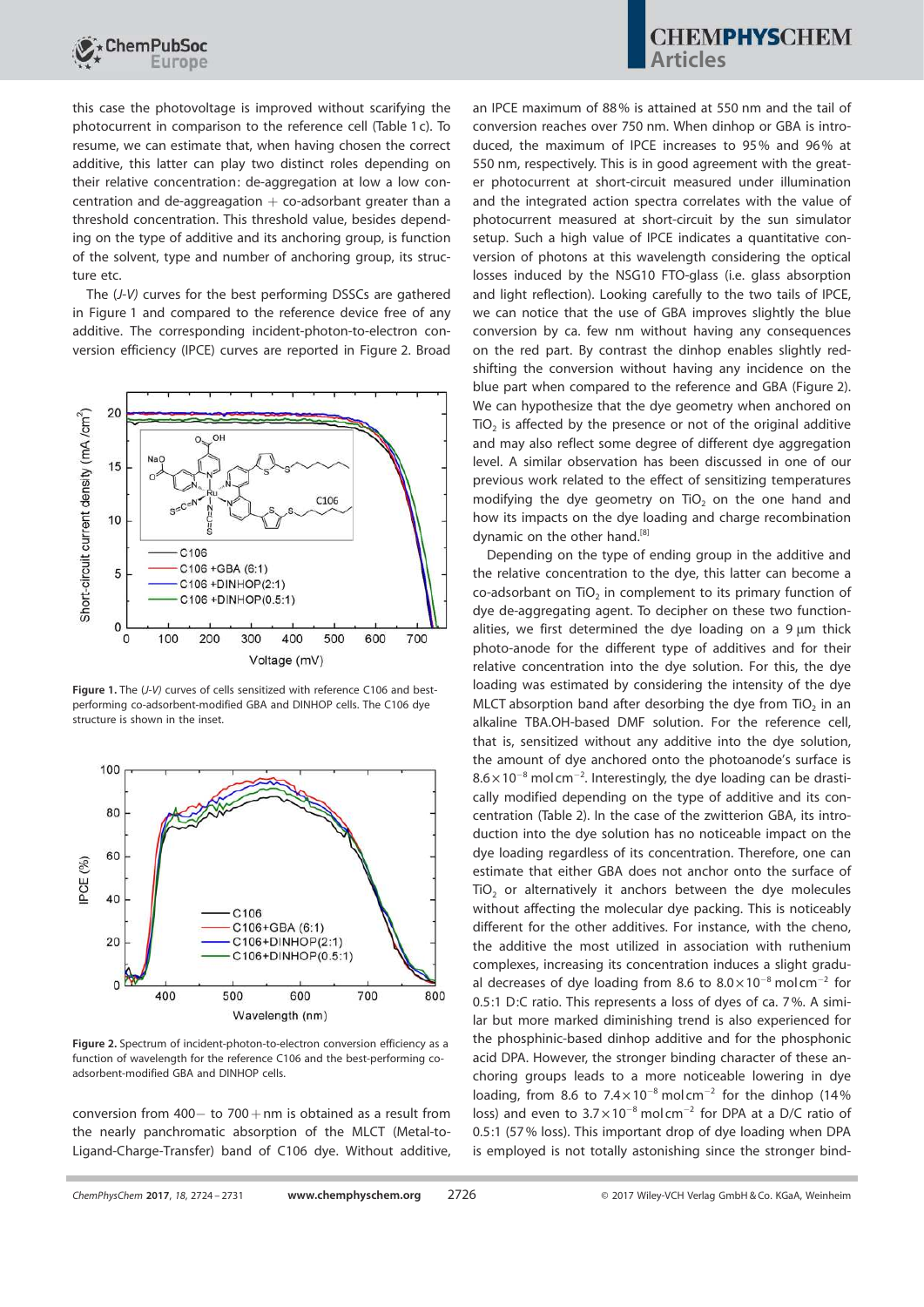

| <b>Table 2.</b> Amount of dye on a 9 µm thick transparent TiO <sub>2</sub> film for different functional co-adsorbents<br>over a wide range of dye-to-coadsorbant ratios. |       |                                                                                                                                                                            |     |     |     |  |
|---------------------------------------------------------------------------------------------------------------------------------------------------------------------------|-------|----------------------------------------------------------------------------------------------------------------------------------------------------------------------------|-----|-----|-----|--|
|                                                                                                                                                                           | 0.5:1 | $1 - 1$<br>$[10^{-8} \text{ mol cm}^{-2}]$ $[10^{-8} \text{ mol cm}^{-2}]$ $[10^{-8} \text{ mol cm}^{-2}]$ $[10^{-8} \text{ mol cm}^{-2}]$ $[10^{-8} \text{ mol cm}^{-2}]$ | 2.1 | 4·1 | 6:1 |  |

|              |     |     | [10 MORTH ] [10 MORTH ] [10 MORTH ] [10 MORTH ] [10 MORTH ] ] |     |     |
|--------------|-----|-----|---------------------------------------------------------------|-----|-----|
| GBA          | 8.8 | 8.7 | 8.6                                                           | 8.7 | 8.6 |
| <b>Cheno</b> | 8.0 | 8.1 | 8.2                                                           | 8.4 | 8.7 |
| Dinhop       | 7.4 | 7.6 | 7.7                                                           | 8.3 | 8.5 |
| DPA          | 3.7 | 4.3 |                                                               | 6.0 |     |
|              |     |     |                                                               |     |     |

ing and faster attachment of phosphonic acid group to the surface of  $TiO<sub>2</sub>$  than the dye. On the other hand, it can also stem from the bendable amphiphilic C106 alkyl chain which may hamper dye adsorption or facilitate the dye displacement by shielding the adsorption sites of the dye onto  $TiO<sub>2</sub>$  surface. This aforementioned hypothesis is further supported by the analysis of the surface chemistry of the sensitized TiO<sub>2</sub> by FT-IR spectroscopy in reflected mode using the ATR technique (Attenuated Total Reflectance). Nevertheless, although almost 60% of less dye on the surface, it is interesting to underline that the photocurrent produced remains at a relatively high value. This means the dye molecule present still absorb and convert a significant fraction of light. Such effect has already been observed in the literature by Graetzel, Frank and co-workers when using

a closely related cheno molecule, namely the tetrabutylammonium chenodeoxycholate (TBACDC).<sup>[6a]</sup> This has been attributed to a reduction of dye self-quenching by the aggregates and to a more efficient electron injection.

The FTIR spectra of the reference sensitized C106 dye on  $TiO<sub>2</sub>$  is shown in Figure 3 a. It gives the spectroscopic fingerprint of the dye when anchored from 1000 to  $3200 \text{ cm}^{-1}$  wavenumbers. The

sharp strong band at 2101 cm<sup>-1</sup> corresponds to the  $C \equiv N$ stretching mode of the monodentate thiocyanate donor groups that bound to the ruthenium metal center.<sup>[8]</sup> The aromatic modes of the bipyridine are given by the sharp bands at 1541 cm<sup>-1</sup>, 1435 cm<sup>-1</sup>, 1234 cm<sup>-1</sup> and 1020 cm<sup>-1</sup> corresponding to in plane stretching modes of  $C=C$  and  $C=N$  bonds. The bands at 1608  $cm^{-1}$  and 1386  $cm^{-1}$  are attributed to the asymmetric and symmetric stretching modes of the carboxylate group on the bipyridine ligands. The absence of the two closely related acid bands supports the bidentate mode of anchoring of C106 onto TiO<sub>2</sub> surface. The bands at 2927  $cm^{-1}$  and  $2856$  cm $^{-1}$  are ascribed to the C-H asymmetric and symmetric stretching modes of  $CH_2$  whereas the band at 2957 cm<sup>-1</sup> corresponds to the C-H stretching mode of the terminal  $CH<sub>3</sub>$  in the





Figure 3. a) ATR-FTIR absorption spectrum of C106 dye sensitized on the titania surface. b) P-O stretching peaks (left) and C-H stretching bands of CH<sub>2</sub> and CH<sub>3</sub> (right) for C106 co-sensitized with dinhop, (c) P-O stretching peaks (left) and C-H stretching bands of CH<sub>2</sub> and CH<sub>3</sub> (right) for C106 co-sensitized with DPA, (d) N-H stretching peaks of C106 co-sensitized with GBA.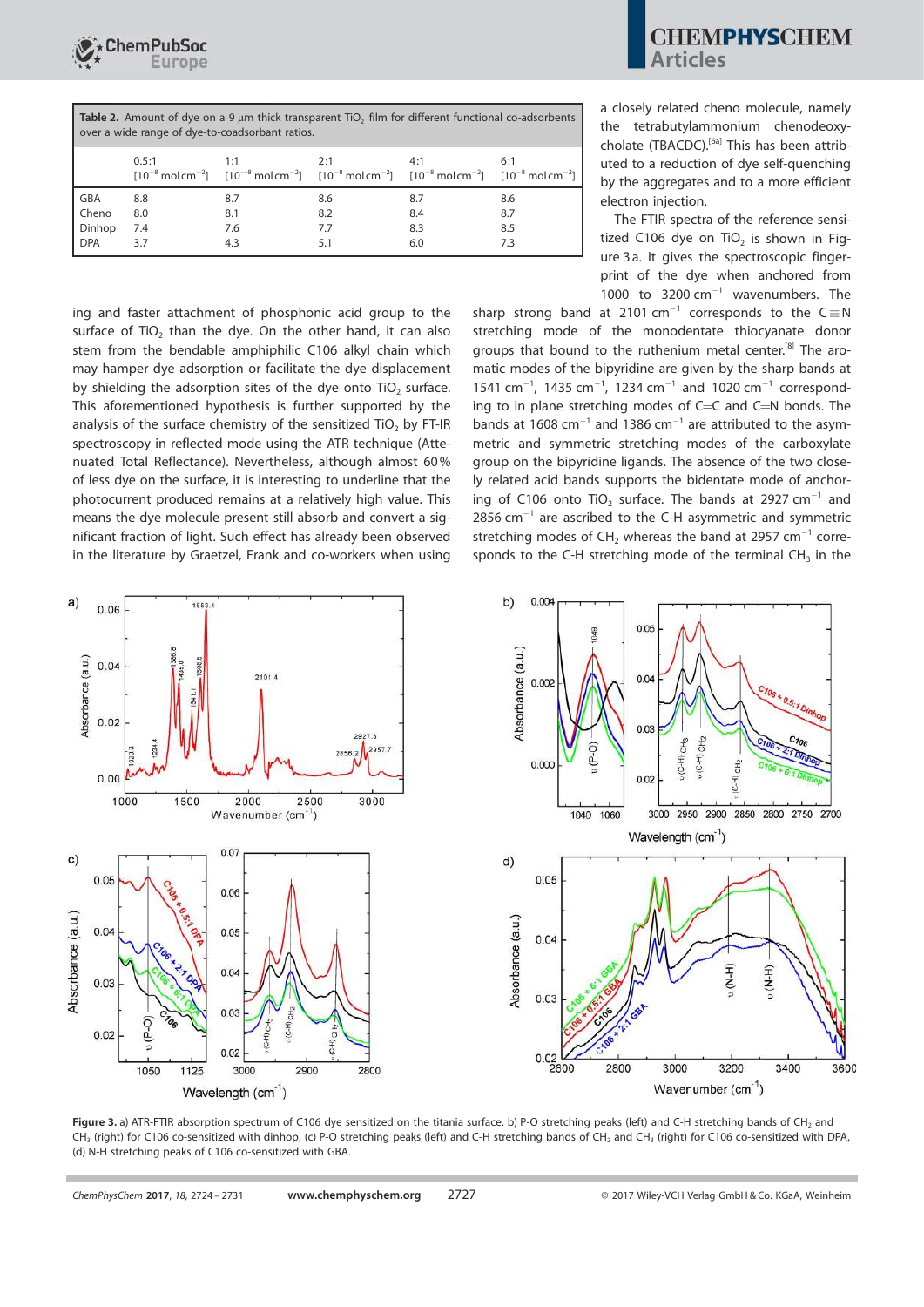hydrophobic alkyl chain of the dye. An additional strong band is observed at 1653  $cm^{-1}$  which does not correspond to the dye. This latter is attributed to the  $C=O$  stretching of DMF used originally in the dye solution composition (10% of DMF) to increase the dye solubility compared to a pure mixture of tert-butanol/ acetonitrile mixture.<sup>[6e]</sup>

ChemPubSoc

We also analyzed the surface of the corresponding photoanodes stained into a dye solution containing the additives at different concentration. This aspect, rarely tackled in the literature so far, sheds the light on one of the real role hold by such additives beside its de-aggregating functionality. For the dinhop, the different spectra are gathered in Figure 3b as a function of D:C ratio. Regardless of dinhop concentration, the spectra shows the appearance of an additional strong and sharp band at 1049  $cm^{-1}$  ascribed to the C-O vibration mode in the P-O-C unit of the dinhop.<sup>[8]</sup> Another feature clearly visible in Figure 3 b is a modification in the band intensity ratio of the C-H stretching between those from CH<sub>3</sub> at 2957  $cm^{-1}$  and those from  $CH_2$  at 2927 cm<sup>-1</sup>, this latter is increasing when the dinhop is introduced. This is an additional hint supporting the presence of dinhop adsorbed on the surface of  $TiO<sub>2</sub>$  along the dye since the dinhop structure is richer in  $CH<sub>3</sub>$  than the dye, six per formula unit compared to only two for the dye. Similarly to the dinhop, the series of spectra recorded for DPA show the occurrence of C-O vibration mode at 1047  $cm^{-1}$  originating from P-*O*-C group of the phosphonic acid function (Figure 3 c). There is also a decrease in the  $v_{\text{IC-H)CH3}}/v_{\text{IC-H}2}$  ratio which in turn can be explained by the richness in  $CH<sub>2</sub>$  of the DPA compared to the dye. These two observations gives therefore credit to the conclusion that DPA is a co-adsorbant along with the dye; a result again not surprising since the strong binding character of the phosphonic acid function to the acidic surface of TiO<sub>2</sub> (and closely related metal oxide materials). Based on the fact that the dye loading decreases when increasing the concentration of dinhop and more markedly for DPA, this suggests that such family of co-adsorbant tends to replace the dye on its binding site rather than/or in addition to a filling of the free-space between the dye molecules.

This falls again in contrast with GBA and the cheno. Indeed, the presence at the surface of the GBA is verified by the spectroscopic fingerprint of the broad N-H asymmetric stretching bands at 3336.6 and 3211.2  $cm^{-1}$ , corresponding to asymmetric and stretching modes, respectively (Figure 3d).<sup>[6h]</sup> Whereas the dye loading is not affected regardless of its concentration, this seems to support that GBA fills the dye interspace with likely a weak electrostatic interaction with  $TiO<sub>2</sub>$  owing to its zwitterion form hampering a strong binding. The case of cheno is more complicated. Indeed, despite several attempts to subtract the reference C106 spectra from cheno modified samples, we have no clear evidence that this latter works as a co-adsorbent, at least for this range of concentration and for such family of dyes. Indeed, cheno has been reported to be adsorbed on the surface in the case of organic dyes such as the squaraine and for a relatively high concentration into the dye solution (i.e.  $\geq$  10 mmol L<sup>-1</sup>; D/C  $\geq$  1:10).<sup>[9]</sup> It absorbs onto the surface of TiO $_2$  in absence of dyes (Figure S1). It seems based on our results that the cheno does not absorb onto  $TiO<sub>2</sub>'s$  surface along

the dye or to a very low extent. This most probably tends to support that some of the dyes are aggregated at the surface into the reference cell, and that the use of cheno assists mainly to the process of dye deaggregation.

Because the dye geometry and loading is affected by the presence of these additives (DPA, dinhop and GBA) at the surface of  $TiO<sub>2</sub>$  and that small organic molecules can exhibit high electrostatic polarizability properties, one can expect noticeable consequences in the distribution and energy of the surface trapping states located below TiO<sub>2</sub>'s conduction band. In Figure 4, we show the energy as a function of the number of



**Figure 4.** Distribution of density of electron trapping states on TiO<sub>2</sub> for reference C106 and different co-sensitized films.

trap states for the different co-adsorbent at same ratio into the dye solution (1:1). This was determined by charge extraction technique employing different level of illumination from 1.5 to 0.16 sun.<sup>[7d, 10]</sup> It shows that the stronger the binding, the more the traps are downshifted. Such an effect is the consequence of the modification in the interfacial electrostatic dipole moment moving up or down the traps when a molecule is anchored onto nanocrystals of  $TiO<sub>2</sub>$ <sup>[11]</sup> Compared to the reference C106 without any additive into the dye solution, the zwitterion GBA contributes to the most positive shift by ca. 40 mV. Less difference is observed with the cheno (ca.  $+28$  mV) and the dinhop (ca.  $+8$  mV). Such a shift with the cheno stems likely from the different dye loading at the surface and from a different dye geometry/ aggregation level upon the surface as the cheno is not going to the surface or to a very low extent. If a low fraction of cheno goes to the surface, the attachment proceeds through the acid with a loss of proton. The lower energy of the traps with the acid (cheno) compared to the carboxylate (GBA) is consistent with what it is typically experienced with the effect of protonation of the dye anchoring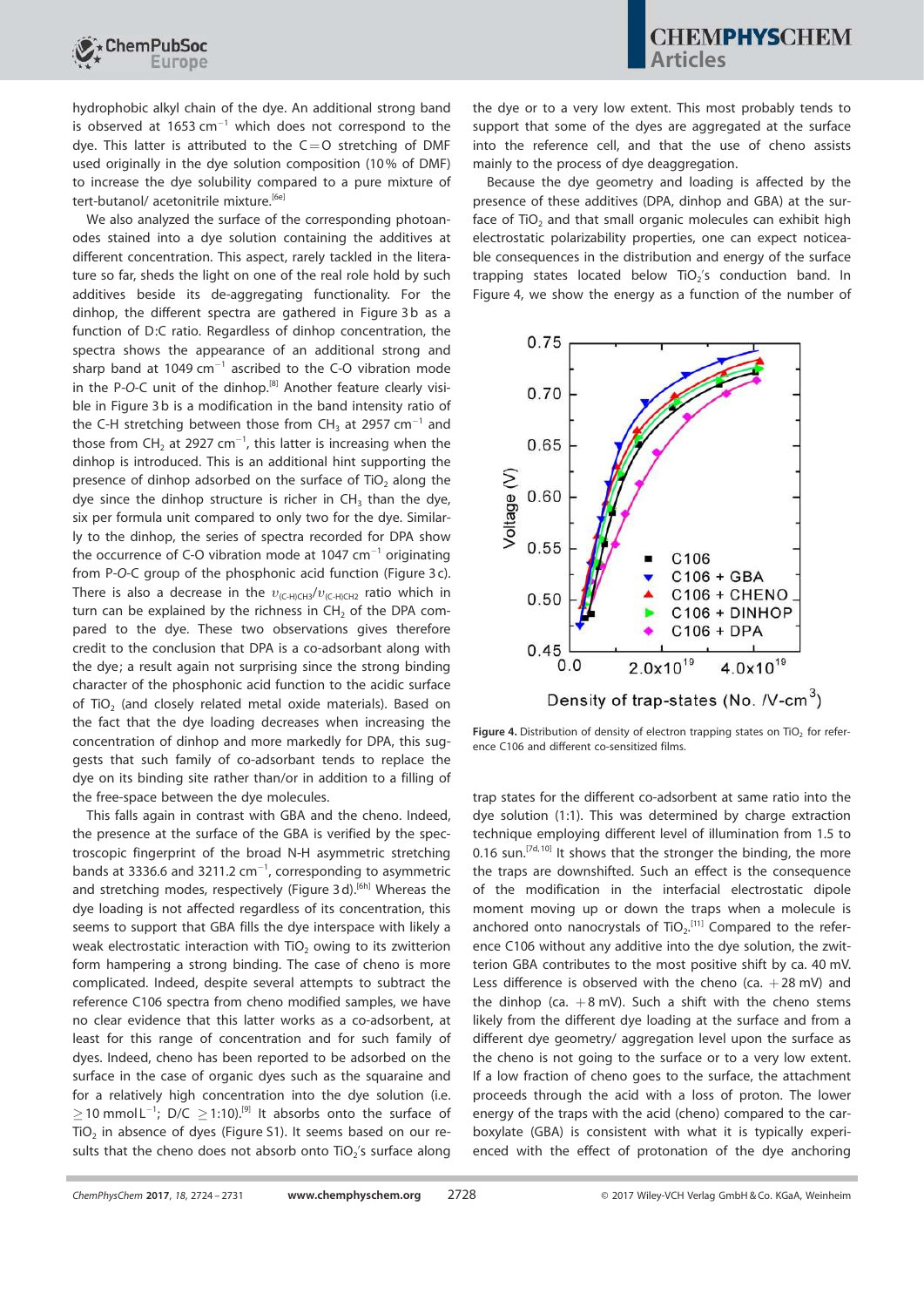

groups.<sup>[12]</sup> In the case of the DPA, as aforementioned, this later strongly attached to the surface induces a noticeable downshift in energy of the trap states by ca. 48 mV. One possible explanation to account for this downshift is its higher proton content in the anchoring group. Note that the distribution of the surface traps is also modified by contrast to the cheno, GBA, dinhop and the reference device for which the trap distribution is rather similar.

To have a reasonable comparison in the variation of the open-circuit photovoltage  $(V_{OC})$  for the different additives, one has to compare this photovoltaic parameter at a given charge density. After the charges are injected into the conduction band of titania, the ability of the co-adsorbent and the dye to impede these photo-generated electrons to get intercepted by tri-iodide will determine the open circuit voltage. Owing to technological limitations, the quantification of the effective amount of photo-generated electrons in the conduction band at open-circuit is difficult. To bypass this issue, an indirect method of quantification has been developed considering the fact that at short-circuit the recombination is negligible. Consequently, the short-circuit current density  $J_{SC}$  can be considered equal to the overall photo-generated electrons.[10] Figure 5



**Figure 5.** Recombination current density  $(J_R)$  as a function of the open-circuit voltage for C106 and co-sensitized DSSCs. The arrows and the corresponding numbers represent shifts of  $V_{\text{OC}}$  for any given  $J_{\text{R}}$ .

shows the *J<sub>SC</sub>*, otherwise mentioned as recombination current density, measured at different light bias against their respective open-circuit voltages. Regardless of the type of cells, the evolution is linear between the recombination current density (in exponential scale) and the open circuit voltage. The photo-anode sensitized along with an additive shows a very similar evolution with a comparable slope but shifted to higher open-circuit voltage. Cheno is the less shifted, only ca. 5 mV, confirming either the absence of cheno to the surface or to a minor extent, insufficient to show an effective blocking character. The carboxy functional co-adsorbent exhibited a shift of 13 mV in the case of dinhop, 16 mV in the case of DPA and finally as high as 37 mV in the case of GBA. This latter shows the great-

est passivating properties against electron recombination from the series. This result explains the reason why the cell photovoltage is improved by the utilization of GBA to this extent.

In the case of GBA, the negative dipole shift of trap states roughly equals the increase of  $V_{OC}$  but on other hand the  $-28$  mV shift due to cheno is not reflected in the  $V_{\text{OC}}$ . From the above discussions, it can be concluded that neither GBA nor cheno acts as a blocking agents and in fact cheno, which is considered as a perfect co-adsorbent, is enhancing the recombination of photo generated electrons. If cheno is inert on the titania surface, a 28 mV increase in  $V_{OC}$  should have evidenced due to the band edge shift, but the increase observed is 5 mV and this result explains that this molecule is acting as an electron leak path. With phosphinic additive, the enhancement of  $V_{\text{OC}}$  is 8 mV higher compared to the up shift of the trap energy levels. Despite a 50 mV positive shift of surface traps for DPA, the open-circuit potential is increased by around 16 mV, at any given charge density indicating overall increase of 66 mV. In terms of blocking the back reaction phosphonic acid additive is the best. In addition to the variation of  $V_{\text{OC}}$  due to the surface electronic structure modification and the blocking effect, an increase in the short-circuit density is observed at low levels of addition of carboxy and phosphinic acid functionals, despite unmodified dye uptake. This probably explains the ability of these molecules to align the dyes on the surface in a way to favor excellent electron injection from their excited states. The IPCE increase shown in Figure 2 cannot come from enhanced absorption as the dye uptake is not increased in any of cases of co-adsorbed samples, and this increase can be purely ascribed to the "equilibrium" orientation of dye molecules. However further study is needed to understand this property clearly. Another property that has to be discussed is the de-aggregation of dyes due to the co-adsorbents. It is known that aggregates quench the photo excited electrons which will reduce the both the injection efficiency and the  $V_{\text{OC}}$ <sup>[4c]</sup> In the case of GBA, as the  $V_{\text{OC}}$  increase was purely the band edge shift, no credits can be given to it for de-aggregation effect. In the rest other cases where recombination resistance comes into play, de-aggregation can also be a factor for higher *V*<sub>OC</sub>. This factor can be separated only when the exact  $V_{\text{OC}}$  variation is calculated due to the blocking effect. The results still remain ambiguous to explain these hidden interconnected parameters.

## 3. Conclusions

In this work, we investigated the properties of carboxy- (GBA, Cheno), phosphinic- (dinhop) and phosphonic- (DPA) based functional molecules to co-adsorbe along the absorber in dyesensitized solar cells to enhance the photovoltaic performances of already topmost devices. In conjunction with the ruthenium(II) polypyridil-based C106 complex, an optimized concentration of GBA or dinhop has enabled reaching a record power conversion efficiency of 11.0% by comparison to 10.6% for the reference device or for the 1:1 cheno-to-dye ratio typically utilized in the literature. Our results showed that depending on the type of additive and its concentration, one can enhance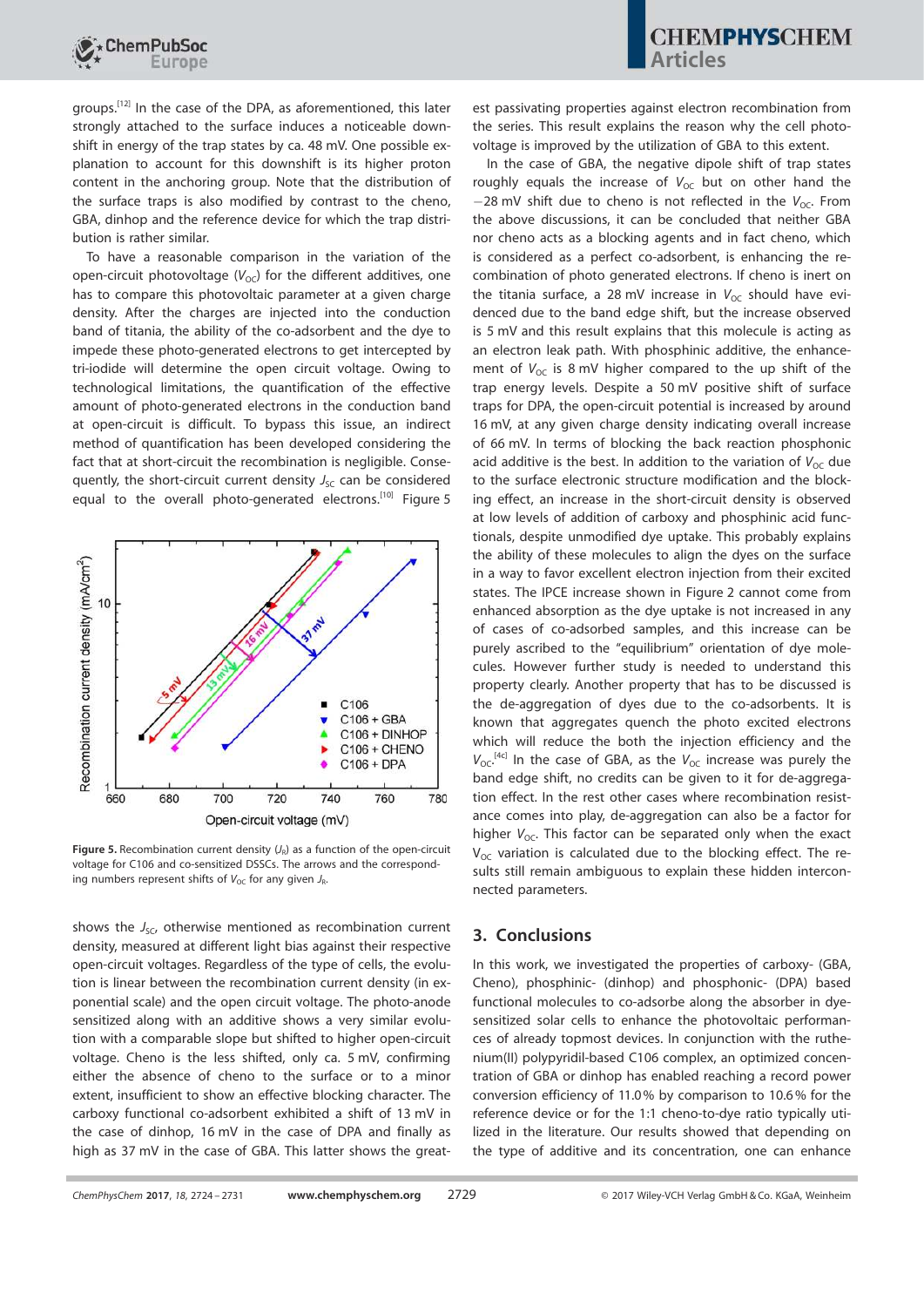

the short-circuit current density without modifying the opencircuit voltage (GBA 6:1 and dinhop 2:1 ratio) thanks to  $\pi$ - $\pi$ stacked aggregates breaking reducing self-quenching of the dye and improving electron injection and *vice-et-versa* for greater concentration (dinhop 0.5:1 ratio) owing to a reduction of recombination between  $TiO<sub>2</sub>$  and tri-iodide. Regardless of their concentration, we demonstrated that GBA, dinhop and DPA are truly co-adsorbents based on ATR-TF-IR spectroscopy. The case of cheno is more delicate since we concluded that the cheno is not, or to a very low extent (lower than FT-IR sensitiveness), a co-adsorbent with ruthenium dyes at a dye-to-coadsorbent ratio of 0.5:1. This work discusses the role of the coadsorbents on the dye uptake, band edge shift and ability to hamper the back reaction with tri-iodide. Based on our results, DPA and dinhop are showed to block the photoelectron recombination with tri-iodide. This is in contrast with the GBA which seems not having any passivating properties and to the controversial cheno which seems even accelerating the interfacial recombination. Neale et al. however, reported the similar effect as we observed where the band edge is shifted negative and rate of recombination is increased.<sup>[6a]</sup> The latter parameter dominates the former in determining the open-circuit potential of the device. The effect of de-aggregation of dye molecules and the change in mode of dye adsorption due to these co-adsorbents have to be clarified yet.

### Experimental Section

### Reagents and Chemicals

All the chemicals and solvents are puriss grade and were used as received. Di-methyl formamide (DMF), tert-butanol and acetonitrile were obtained from Fluka. The co-adsorbents 4-guanidino butyric acid (GBA), chenodeoxycholic acid (Cheno), and 1-dodecyl phosphonic acid (DPA) were received from Merck. The dineohexyl phosphinic acid (dinhop) was synthesized as described in the literature [6e]. One proton analogs of GBA zwitterion (GBA.HCl) and DPA (DPA.TBA) were made by adding either one equivalent of hydrochloric acid in the solution for GBA or neutralizing with one equivalent of hydroxyl group using tetrabutyl ammonium hydroxide for DPA. The chemical structures of different co-adsorbents are shown in Scheme 1. The mesoscopic nanocrystalline titanium dioxide films were prepared by screen-printing using a commercially available paste (Dyesol-DSL 30 NRD-T).

### Preparation of Dye and Dye-Co-Adsorbent Solutions

For all the photovoltaic and characterization studies described herein, 300  $\mu$ mol L<sup>-1</sup> of C106 dye solution with/without co-adsorbents (namely, GBA, GBA.HCl, cheno, dinhop, DPA or DPA.TBA) were used in the solvent mixture of 10% DMF  $+90\%$  1:1 in volume ratio of acetonitrile and tert-butanol. Five different dye to co-adsorbent molar ratio (D:C) have been investigated, from 6:1, 4:1, 2:1, 1:1 and 0.5:1.

### Device Fabrication

NSG10 (Nippon Sheet Glass, Japan) FTO glass was washed in water and ethanol followed by 30 min ultrasonic cleaning in Deconnex solution. The TCO was then thermally treated at  $520^{\circ}$ C for 30 min

## **CHEMPHYSCHEM** Articles



Scheme 1. Molecular structures of different co-adsorbents.

to remove organic contaminants on the surface. The cleaned substrate was chemically treated in a 40 mm aqueous  $TiCl<sub>4</sub>$  solution for 30 min at 75 °C. After this step, the nano-crystalline TiO<sub>2</sub> films were deposited by screen-printing. The porogen was thermally removed by following a series of sintering steps corresponding to the subsequent plateau of degradation of the ethyl cellulose (325 $\degree$ C for 5 min with 15 min ramp time,  $375^{\circ}$ C for 5 min with 5 min ramp time, 450 $\degree$ C for 15 min with 5 min ramp time and 500 $\degree$ C for 15 min with 5 min ramp time). Before sensitization, the films sustained a last thermal treatment at 500 $^{\circ}$ C for 30 min to remove the surface contaminants on  $TiO<sub>2</sub>'s$  surface. The sensitization was carried out for 14 hours at 25 $\degree$ C in darkness. The sensitized photoanode is then washed in acetonitrile to remove the loosely bounded dye molecules before cell assembly or characterization by FT-IR. For counter electrode, Pt coated TEC7 FTO (purchased from Solaronix, Switzerland) was used. Pt deposition was achieved by thermal decomposition at 410°C for 20 min of the 2 mm  $H_2PtCl_6$  ethanolic solution drop casted prior onto the conductive glass. The two electrodes were sealed using a 25 µm thick surlyn polymer film. The electrolyte is composed of 1 mol $L^{-1}$  of 1-3 dimethyl imidazolium iodide (DMII), 50 mmol L<sup>-1</sup> of LiI, 30 mmol L<sup>-1</sup> of I<sub>2</sub>, 0.5 mol L<sup>-1</sup> of tert-butylpyridine and  $0.1 \text{ mol L}^{-1}$  of quanidinium thiocyanate (GuNCS) in a solvent mixture (85/ 15 by v.) of acetonitrile and valeronitrile. The electrolyte is injected into the device by vacuum backfilling technique through a hole sand blasted at the side of the counter electrode. Reproducibility on the device efficiency is in the range of  $+/-0.10\%$  in the total power conversion efficiency.

### Photovoltaic Characterization

A 450 W xenon lamp (Oriel, USA) was used as a light source. The spectral output of the lamp was filtered using a Schott K113 Tempax sunlight filter (Präzisions Glas & Optik GmbH, Germany) to reduce the mismatch between the simulated and actual solar spectrum to less than 4%. Keithley model 2400 digital source meter (Keithley, USA) was used for data acquisition. The photo-active area